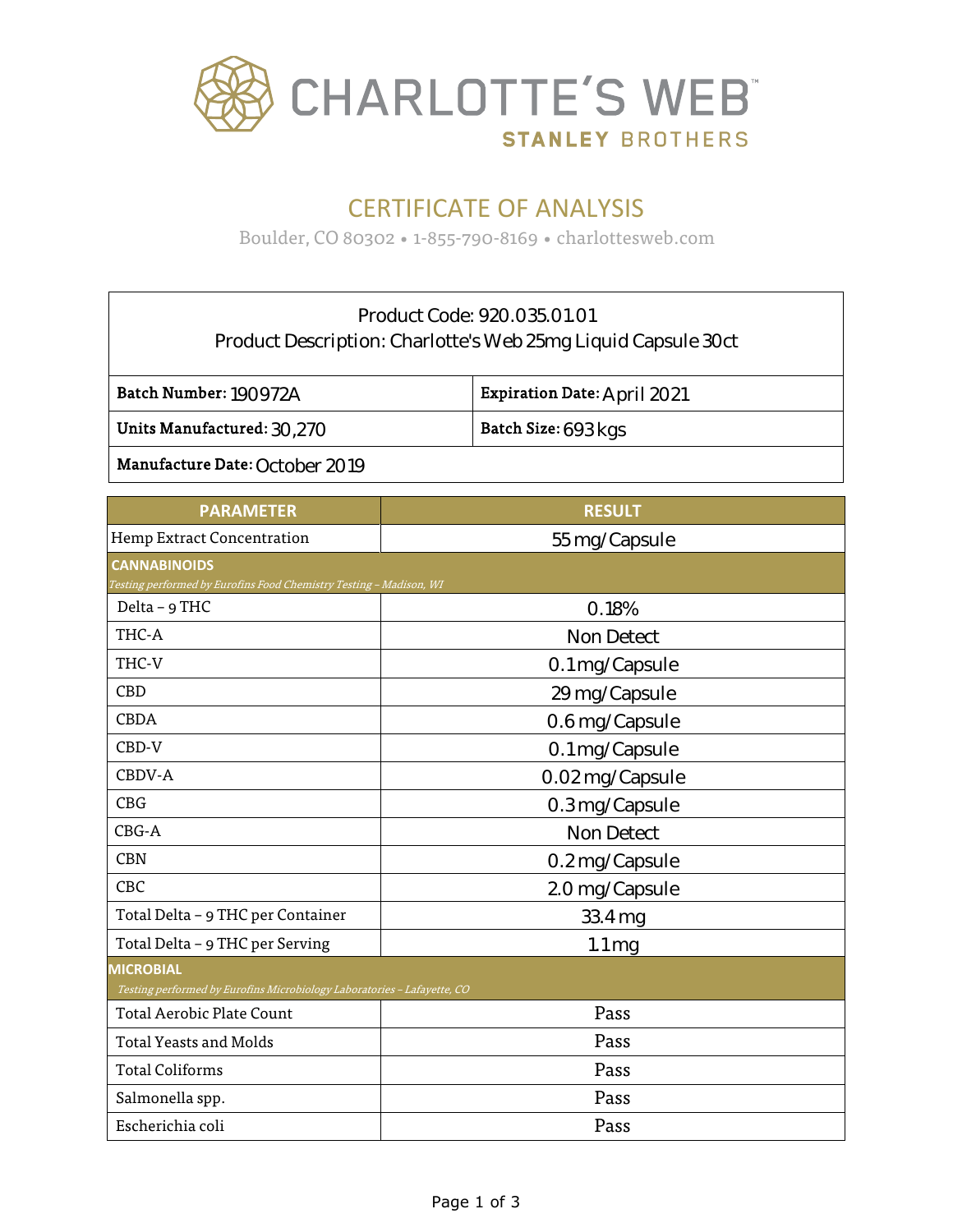

## CERTIFICATE OF ANALYSIS

Boulder, CO 80301 • 1-855-790-8169 • charlottesweb.com

### Product Code: 920.035.01.01 Product Description: Charlotte's Web 25mg Liquid Capsule 30ct

| Batch Number: 190972A                               | <b>Expiration Date: April 2021</b> |
|-----------------------------------------------------|------------------------------------|
| Units Manufactured: $30.270$<br>Batch Size: 693 kgs |                                    |
| Manufacture Date: October 2019                      |                                    |

| <b>RESIDUAL SOLVENTS</b><br>Testing performed by Eurofins Food Chemistry Testing - Madison, WI |      |  |  |  |
|------------------------------------------------------------------------------------------------|------|--|--|--|
| <b>Total Residual Solvents</b>                                                                 | Pass |  |  |  |
| <b>HEAVY METALS</b><br>Testing performed by Eurofins Food Chemistry Testing - Madison, WI      |      |  |  |  |
| Arsenic                                                                                        | Pass |  |  |  |
| Cadmium                                                                                        | Pass |  |  |  |
| Lead                                                                                           | Pass |  |  |  |
| Mercury                                                                                        | Pass |  |  |  |
| <b>PESTICIDES</b><br>Testing performed by Eurofins Food Chemistry Testing - Greenfield, IN     |      |  |  |  |
| <b>Total Pesticides</b>                                                                        | Pass |  |  |  |